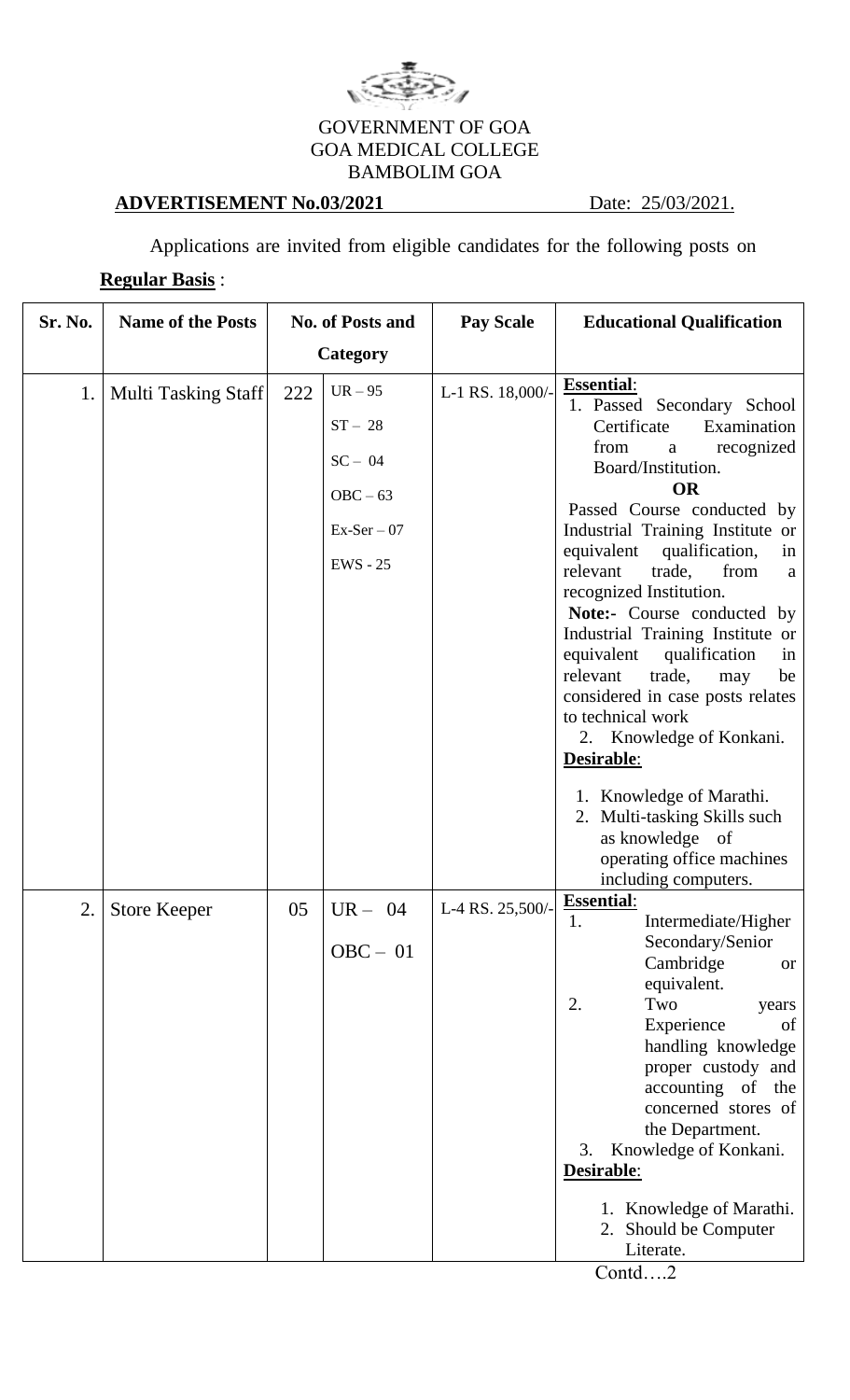| Sr. No. | <b>Name of the Posts</b>    | <b>No. of Posts and</b> |                                                                                                   | <b>Pay Scale</b> | <b>Educational Qualification</b>                                                                                                                                                                                                                                                                                                                                                                                                                                                   |
|---------|-----------------------------|-------------------------|---------------------------------------------------------------------------------------------------|------------------|------------------------------------------------------------------------------------------------------------------------------------------------------------------------------------------------------------------------------------------------------------------------------------------------------------------------------------------------------------------------------------------------------------------------------------------------------------------------------------|
|         |                             | Category                |                                                                                                   |                  |                                                                                                                                                                                                                                                                                                                                                                                                                                                                                    |
| 3.      | <b>Lower Division Clerk</b> | 74                      | $UR - 33$<br>$ST - 08$<br>$SC - 01$<br>$OBC - 20$<br>$EWS - 08$<br>$Ex-Ser. -02$<br><b>PWD-02</b> | L-2 RS. 19,900/- | <b>Essential:</b><br>1) Possessing Higher Secondary<br>School Certificate or All India<br><b>Council for Technical</b><br><b>Education approved Diploma</b><br>awarded by a recognized State<br>Board of Technical Education<br>or equivalent Qualification<br>from a recognized institution.<br>2) Knowledge of Computer<br>Application/Operations with<br>typing speed of 30 words per<br>minutes in English.<br>3) Knowledge of Konkani.<br>Desirable:<br>Knowledge of Marathi. |
| 4.      | <b>Medical Record Clerk</b> | 13                      | $UR - 08$<br>$ST - 01$<br>$OBC - 03$<br>$EWS - 01$                                                | L-2 RS. 19,900/- | <b>Essential:</b><br>1. Matriculation or equivalent.<br>Speed of 30 words per<br>2.<br>minute in type writing in<br>English.<br>3. Knowledge of Konkani.<br>Desirable:<br>1. Knowledge of Marathi.<br>2. Should be Computer<br>Literate.                                                                                                                                                                                                                                           |
| 5.      | Junior Stenographer         | 01                      | $UR - 01$                                                                                         | L-4 RS. 25,500/- | <b>Essential:</b><br>1. Higher Secondary School<br>Certificate from a recognized<br>Board or All India Council for<br><b>Technical Education approved</b><br>Diploma awarded by a<br>recognized State Board of<br>Technical Education.<br>2. Speed of 100 words per minute<br>in Short Hand and 35 words per<br>minute in typing.<br>3. Minimum three months<br>certificate course in computers.<br>4. Knowledge of Konkani<br>Desirable:<br>Knowledge of Marathi.                 |
| 6.      | Driver (Light Vehicle)      | 02                      | $UR - 02$                                                                                         | L-2 RS. 19,900/- | <b>Essential:</b><br>1. Passed Secondary School<br>Certificate Examination from<br>recognized Board/Institution<br><b>OR</b><br>Successfully completed the<br>course conducted by a<br>recognized Industrial Training<br>Institute.<br>Driving Licence for Light<br>2.<br>Vehicles.<br>3. Knowledge of Konkani<br>Desirable:<br>1. Knowledge of Marathi<br>(Note :- The candidates will<br>have to pass the Driving Test).                                                         |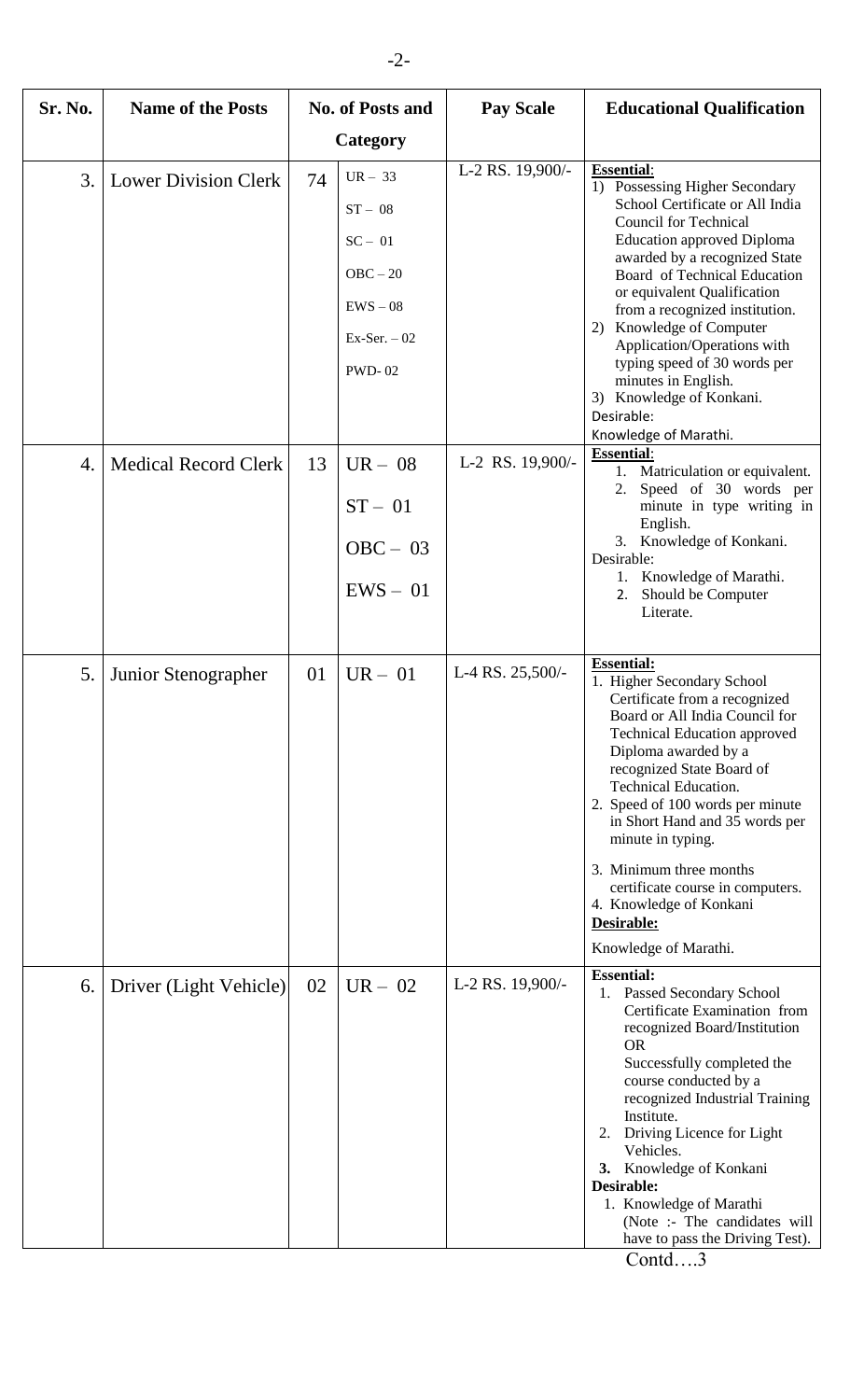| Sr. No. | <b>Name of the Posts</b>  | <b>No. of Posts and</b> |                                                                                                | <b>Pay Scale</b> | <b>Educational Qualification</b>                                                                                                                                                                                                                                                                                                                                                                                                 |
|---------|---------------------------|-------------------------|------------------------------------------------------------------------------------------------|------------------|----------------------------------------------------------------------------------------------------------------------------------------------------------------------------------------------------------------------------------------------------------------------------------------------------------------------------------------------------------------------------------------------------------------------------------|
|         |                           | Category                |                                                                                                |                  |                                                                                                                                                                                                                                                                                                                                                                                                                                  |
| 7.      | <b>Staff Nurses</b>       | 377                     | $UR - 165$<br>$ST - 45$<br>$SC - 07$<br>$OBC - 101$<br>$EWS - 37$<br>$PWD-11$<br>Ex. Ser. - 11 | L-6 RS. 35,400/- | <b>Essential:</b><br>1. (a) Certificate in Nursing<br>from<br>recognized<br>$\mathbf{a}$<br>Institution.<br>(b)Certificate<br>in<br>Midwifery/<br>Special<br>training for Male Nurses<br>for 6 months duration.<br><b>OR</b><br>1) B.Sc. Nursing.<br>2)Registration certificate as<br>Registered Nurse, or<br>registered<br>Midwife<br>from State Council.<br>3) Knowledge of Konkani.<br>Desirable:<br>1. Knowledge of Marathi. |
| 8.      | A.N.M.                    | 03                      | $UR - 03$                                                                                      | L-2 RS. 19,900/- | <b>Essential:</b><br>1) S.S.C.E. with one and<br>half years training<br>(Course) in<br>Multipurpose or Health<br>Workers Course/ 2 years<br>of Auxiliary Nurse Mid-<br>wife training.<br>2) Registration with state<br>Nursing Council.<br>3) Knowledge of Konkani.<br><b>Desirable:</b><br>1. Knowledge of Marathi.                                                                                                             |
| 9.      | Occupational<br>Therapist | 08                      | $UR - 06$<br>$OBC - 02$                                                                        | L-5 RS. 29,200/- | <b>Essential:</b><br>1. Intermediate/Higher<br>Secondary/Senior<br>Cambridge with<br>Science subjects or<br>equivalent.<br>2. Diploma in<br><b>Occupational Therapy</b><br>from a recognized<br>Institution.<br>3. Knowledge of Konkani.<br><b>Desirable:</b><br>1. Experience in<br><b>Occupational Therapy</b><br>in a hospital.<br>Knowledge of Marathi                                                                       |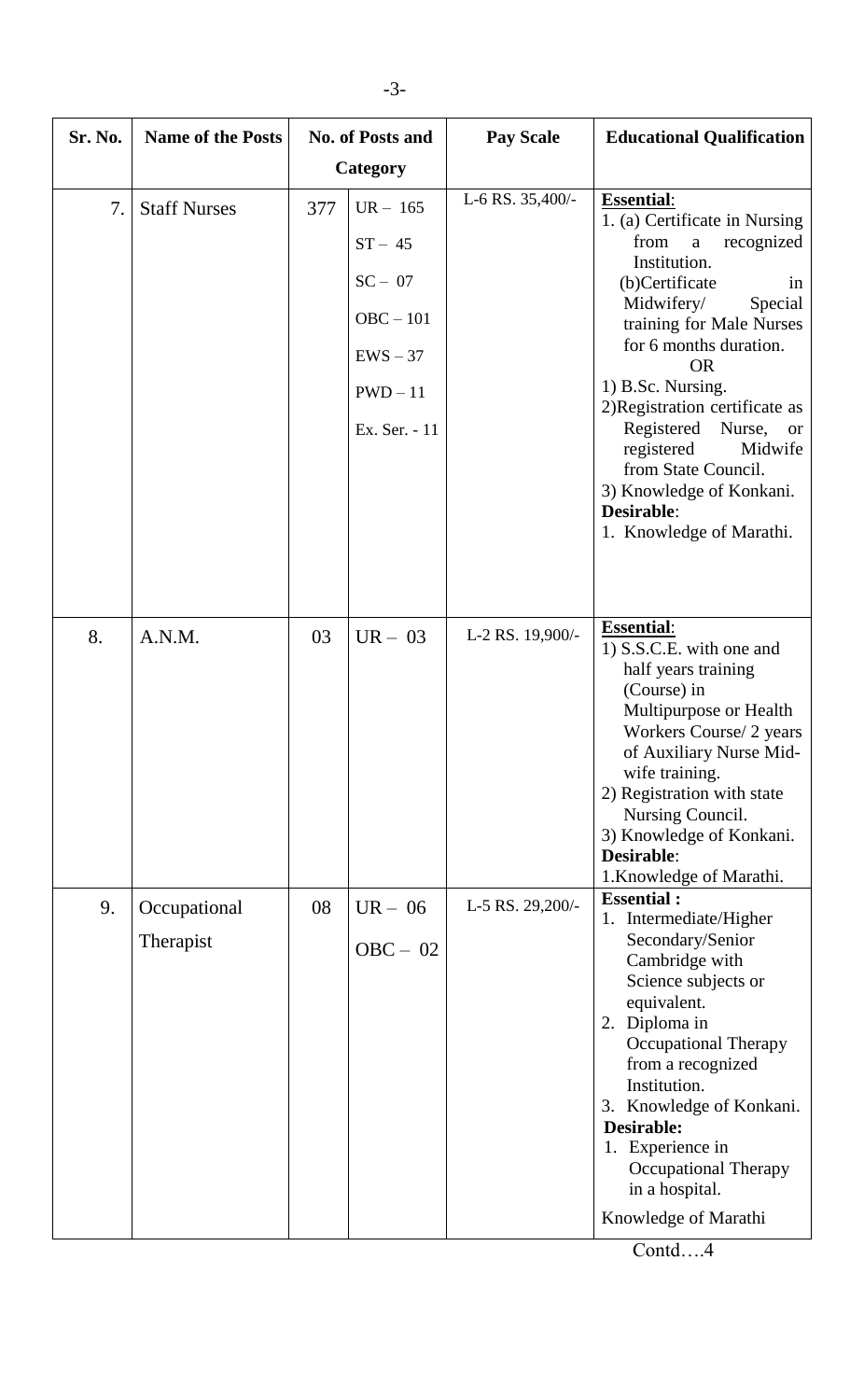| Sr. No. | <b>Name of the Posts</b> | <b>No. of Posts and</b><br>Category |                                                    |                  |                                                                                                                                                                                                                                                                                                                                                                                      | <b>Pay Scale</b> | <b>Educational Qualification</b> |
|---------|--------------------------|-------------------------------------|----------------------------------------------------|------------------|--------------------------------------------------------------------------------------------------------------------------------------------------------------------------------------------------------------------------------------------------------------------------------------------------------------------------------------------------------------------------------------|------------------|----------------------------------|
| 10.     | Physiotherapist          | 09                                  | $UR - 06$<br>$ST - 01$<br>$OBC - 02$               | L-5 RS. 29,200/- | <b>Essential:</b><br>1. Intermediate/Higher<br>Secondary/ Senior<br>Cambridge with Science<br>subjects or equivalent.<br>2. Diploma in<br>Physiotherapy from a<br>recognized Institution.<br>3. Knowledge of Konkani.<br>Desirable:<br>1. Experience in<br>Physiotherapy in a<br>Hospital.<br>2. Knowledge of Marathi.                                                               |                  |                                  |
| 11.     | Speech Therapist         | 03                                  | $UR - 03$                                          | L-5 RS. 29,200/- | <b>Essential:</b><br>1. B. Sc. in Speech<br>Therapy and Audiology<br>from a recognized<br>University or<br>Equivalent.<br>2. At least 01 year's<br>experience in<br>Management of speech<br>disorders in a teaching<br>Institution.<br>3. Knowledge of Konkani<br>Desirable :<br>1. Knowledge of Marathi.                                                                            |                  |                                  |
| 12.     | Medico Social<br>Worker  | 10                                  | $UR - 06$<br>$ST - 01$<br>$OBC - 02$<br>$EWS - 01$ | L-5 RS. 29,200/- | <b>Essential:</b><br>1. A graduate from a<br>recognized University,<br>with sociology as one of<br>the subjects of study, or<br>an equivalent<br>qualification in<br>Sociology from a<br>recognized University/<br>Institution.<br>2. Knowledge of Konkani.<br>Desirable:<br>1. Experience in Medico<br>Social work at<br>Hospital/Medical<br>Institutions.<br>Knowledge of Marathi. |                  |                                  |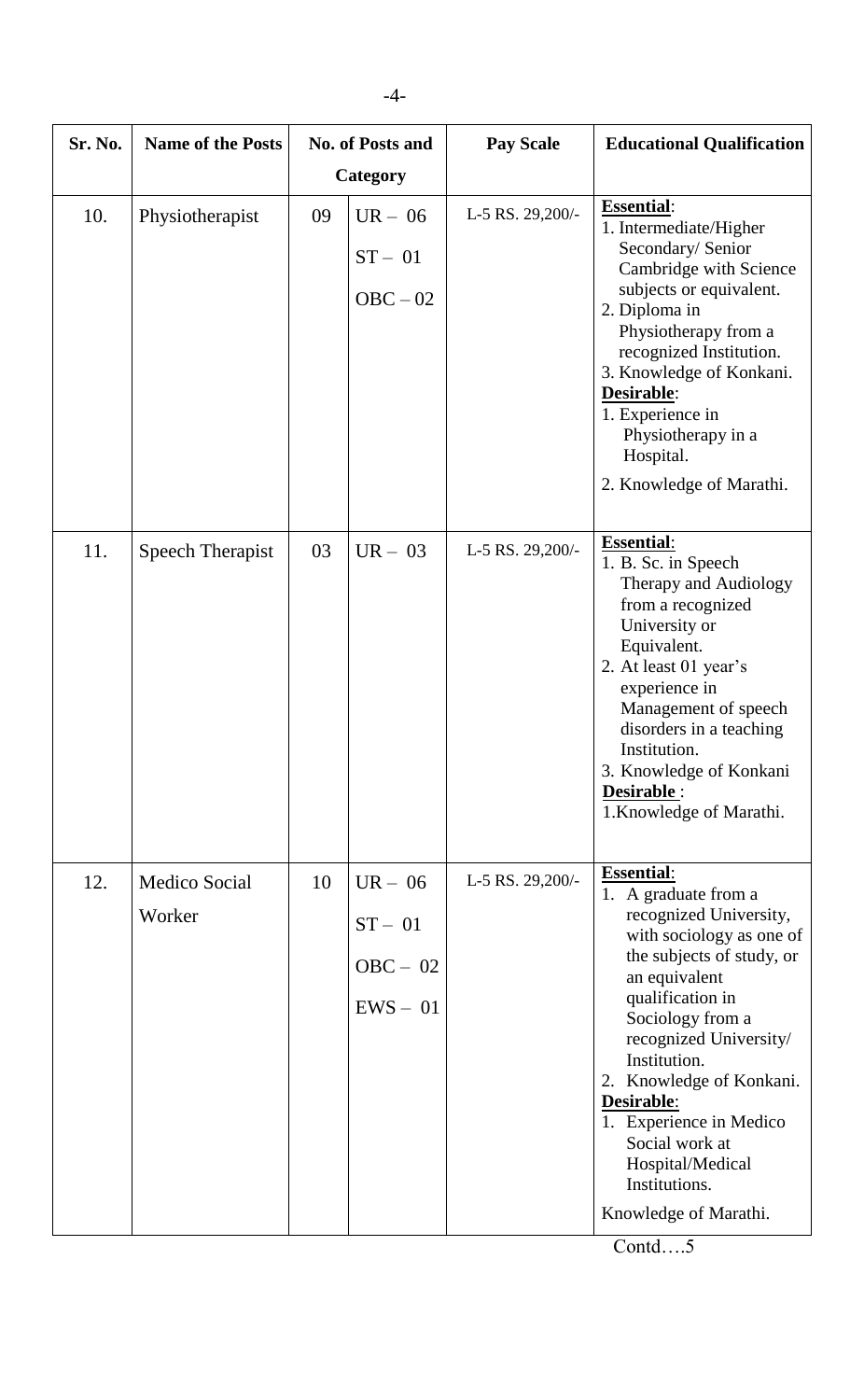| Sr. No. | <b>Name of the Posts</b> | <b>No. of Posts and</b><br>Category |                                                  | <b>Pay Scale</b> | <b>Educational Qualification</b>                                                                                                                                                                                                                                                                                                                                                                                                                             |
|---------|--------------------------|-------------------------------------|--------------------------------------------------|------------------|--------------------------------------------------------------------------------------------------------------------------------------------------------------------------------------------------------------------------------------------------------------------------------------------------------------------------------------------------------------------------------------------------------------------------------------------------------------|
| 13.     | Senior Technician        | 06                                  | $UR - 05$<br>$OBC - 01$                          | L-5 RS. 29,200/- | <b>Essential:</b><br>1) B.Sc. With Chemistry/<br>Biochemistry/<br>Microbiology/Zoology/<br>Biology from a<br>recognized University<br>with Post Graduate<br>Diploma in Clinical<br><b>Genetics and Medical</b><br><b>Laboratory Techniques</b><br>(PGDCGMLT) or Post<br>Graduate Diploma in<br><b>Medical Laboratory</b><br>Techniques (PGDMLT)<br>from a recognized<br>University.<br>2) Knowledge of Konkani.<br><b>Desirable:</b> Knowledge of<br>Marathi |
| 14.     | Anaesthetic<br>Assistant | 07                                  | $UR - 06$<br>$OBC - 01$                          | L-5 RS. 29,200/- | <b>Essential:</b><br>1) B.Sc. with Zoology or<br><b>Botany as Principal Subject</b><br>and Chemistry as<br>Subsidiary or Chemistry as<br>Principal subject with<br>Zoology or Botany as<br>subsidiary Subject.<br>2) Knowledge of Konkani<br>Desirable:<br>1) Knowledge of Marathi                                                                                                                                                                           |
| 15.     | Orthopaedic<br>Assistant | 03                                  | $UR - 03$                                        | L-2 RS. 19,900/- | <b>Essential:</b><br>1) S.S.C.E. OR equivalent.<br>2) Knowledge of Konkani.<br>Desirable:<br>1. At least one year experience<br>in the line.<br>2. Knowledge of Marathi.                                                                                                                                                                                                                                                                                     |
| 16.     | Junior Technician        | 29                                  | $UR-17$<br>$ST - 03$<br>$OBC - 07$<br>$EWS - 02$ | L-4 RS. 25,500/- | <b>Essential:</b><br>1) B.Sc. in Chemistry/<br>Microbiology from a<br>recognized University.<br>2) Knowledge of Konkani.<br>Desirable:<br>1) Diploma in Medical $&$<br>Laboratory Technology from<br>a recognized<br>University/Institution.<br>2) One year experience in the<br>line.<br>3) Knowledge of Marathi.                                                                                                                                           |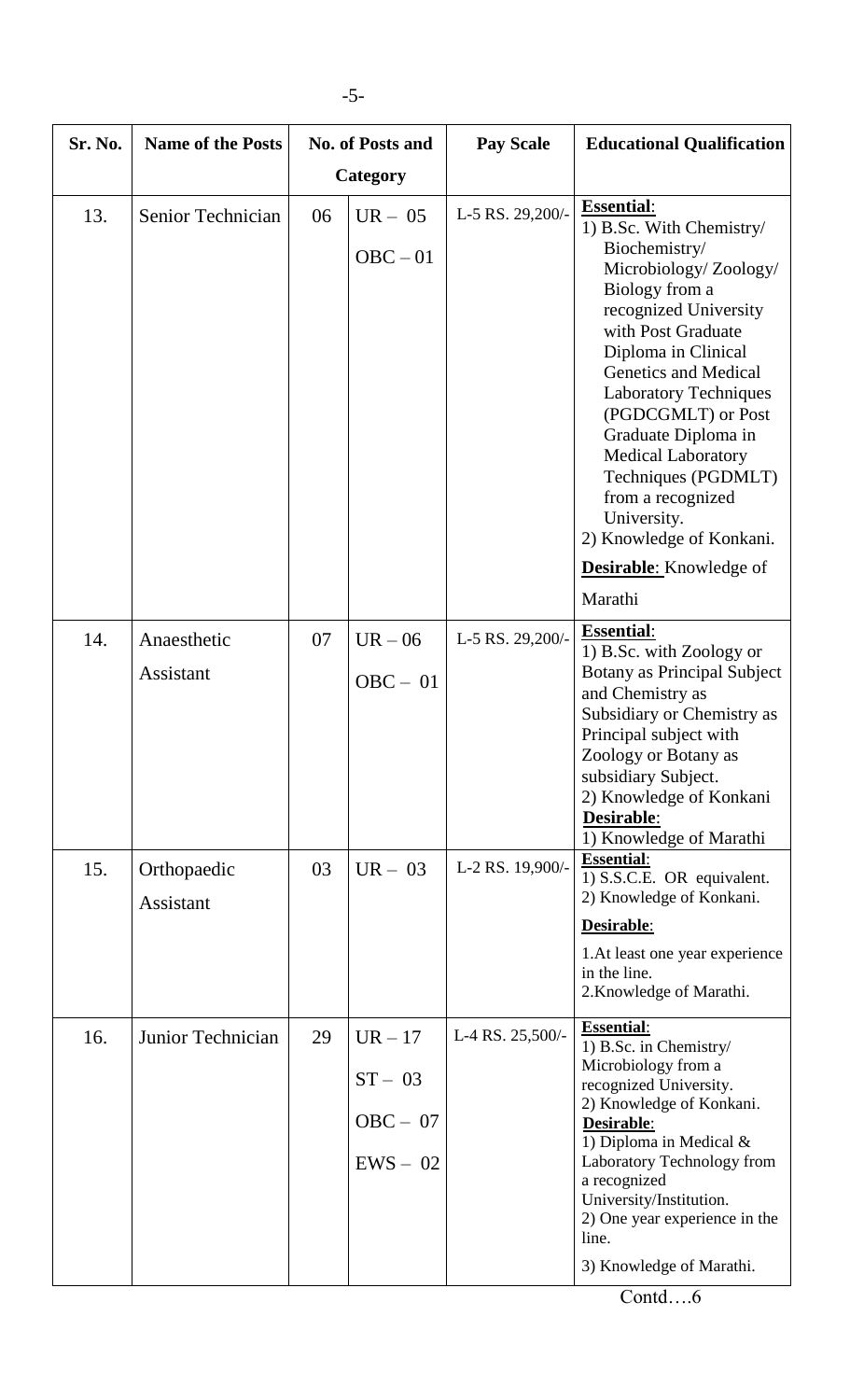| Sr. No. | <b>Name of the Posts</b>    | <b>No. of Posts and</b> |                                                    | <b>Pay Scale</b> | <b>Educational</b>                                                                                                                                                                                                                                                                                                                                                                 |
|---------|-----------------------------|-------------------------|----------------------------------------------------|------------------|------------------------------------------------------------------------------------------------------------------------------------------------------------------------------------------------------------------------------------------------------------------------------------------------------------------------------------------------------------------------------------|
|         |                             |                         | Category                                           |                  | Qualification                                                                                                                                                                                                                                                                                                                                                                      |
| 17.     | Radiographic Technician     | 07                      | $UR - 06$<br>$OBC - 01$                            | L-4 RS. 25,500/- | <b>Essential:</b><br>1. Matriculation or<br>equivalent.<br>2. Successful completion of<br>training in Radiology<br>from a recognized<br>Institution.<br>3. Knowledge of Konkani.<br>Desirable:<br>Knowledge of Marathi.                                                                                                                                                            |
| 18.     | Pharmacist                  | 18                      | $UR - 11$<br>$ST - 02$<br>$OBC - 04$<br>$EWS - 01$ | L-5 RS. 29,200/- | <b>Essential:</b><br>1. Diploma in Pharmacy<br>from Board of Technical<br>Education<br><b>OR</b><br>Degree in Pharmacy<br>from recognized<br>University.<br>2. Should be registered<br>with the State Council of<br>Pharmacy.<br>3. Knowledge of Konkani.<br><b>Desirable:</b><br>1. Not less than three years<br>experience as registered<br>Pharmacist.<br>Knowledge of Marathi. |
| 19.     | E.C.G. Technician           | 04                      | $UR - 03$<br>$OBC - 01$                            | L-4 RS. 25,500   | <b>Essential:-</b><br>1) S.S.C.E. or equivalent.<br>2) I.T.I. Course certificate<br>of a Govt. recognized I.T.I.<br>in Electronics, failing<br>which Electrical.<br>3) Knowledge of Konkani.<br>Desirable :-<br>1) Experience in E.C.G. in a<br>hospital or in Electronic<br>Equipment.<br>2) Knowledge of Marathi.                                                                |
| 20.     | <b>Laboratory Assistant</b> | 04                      | $UR - 03$<br>$OBC - 01$                            | L-4 RS. 25,500/- | <b>Essential:-</b><br>1) S.S.C.E. or<br>equivalent with<br>Science subjects.<br>2) Knowledge of<br>Konkani.<br>Desirable :-<br>1) Successful completion of<br>Laboratory Assistant's (or<br>Attendant's) course from a<br>recognized Institution or<br>experience in Laboratory<br>work for at least one year.<br>2) Knowledge of Marathi                                          |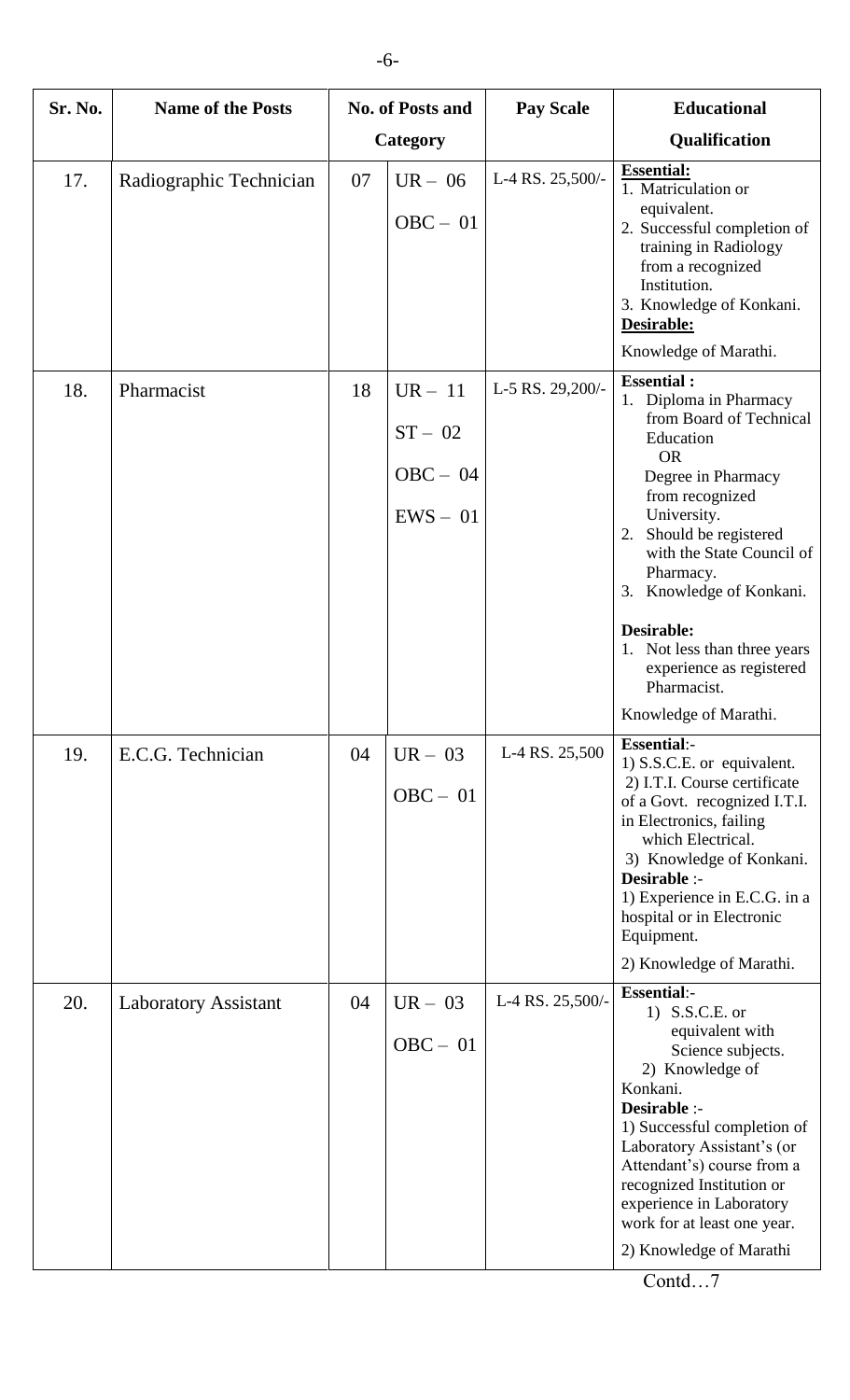| Sr. No. | <b>Name of the Posts</b>     | <b>No. of Posts and</b> |                         | <b>Pay Scale</b> | <b>Educational</b>                                                                                                                                                                                                                                                                                                                                                                                                                                                               |
|---------|------------------------------|-------------------------|-------------------------|------------------|----------------------------------------------------------------------------------------------------------------------------------------------------------------------------------------------------------------------------------------------------------------------------------------------------------------------------------------------------------------------------------------------------------------------------------------------------------------------------------|
|         |                              | Category                |                         |                  | Qualification                                                                                                                                                                                                                                                                                                                                                                                                                                                                    |
| 21.     | <b>Laboratory Technician</b> | 07                      | $UR - 06$<br>$OBC - 01$ | L-4 RS. 25,500/- | <b>Essential:-</b><br>1) Matriculation or<br>equivalent with<br>Chemistry as one<br>of the Science<br>Subjects.<br>Successful<br>2)<br>completion of<br>Diploma Course<br>in Laboratory<br>Technology from<br>a Government<br>recognized<br>Institution.<br>2) Knowledge of<br>Konkani.<br>Desirable :-<br>1) Knowledge of<br>Marathi                                                                                                                                            |
| 22.     | <b>Barber</b>                | 01                      | $UR - 01$               | L-2 RS. 19,900/- | Essential: -<br>$1)$ S.S.C.E. OR<br>equivalent.<br>2) Experience of having<br>worked in a reputed<br>saloon<br>3) Knowledge of English<br>or local languages<br>Desirable: -<br>1) Knowledge of Marathi                                                                                                                                                                                                                                                                          |
| 23.     | Dialysis Technician          | 08                      | $UR - 06$<br>$OBC - 02$ | L-5 RS. 29,200/- | Essential: -<br>1) Graduate in Science<br>possessing Post Graduate<br>Diploma in<br><b>Clinical Genetic and</b><br><b>Medical Laboratory</b><br>Techniques<br>(PGDCG&MLT)<br>2) Knowledge of<br>Konkani.<br>Note: The Candidate<br>appointed will be<br>subjected to in service<br>short crash<br>training course in dialysis<br>technology in any<br>recognized Institution.<br>Desirable: -<br>1) Two Years<br>Diploma in<br>Dialysis<br>Technology<br>2) Knowledge of Marathi |